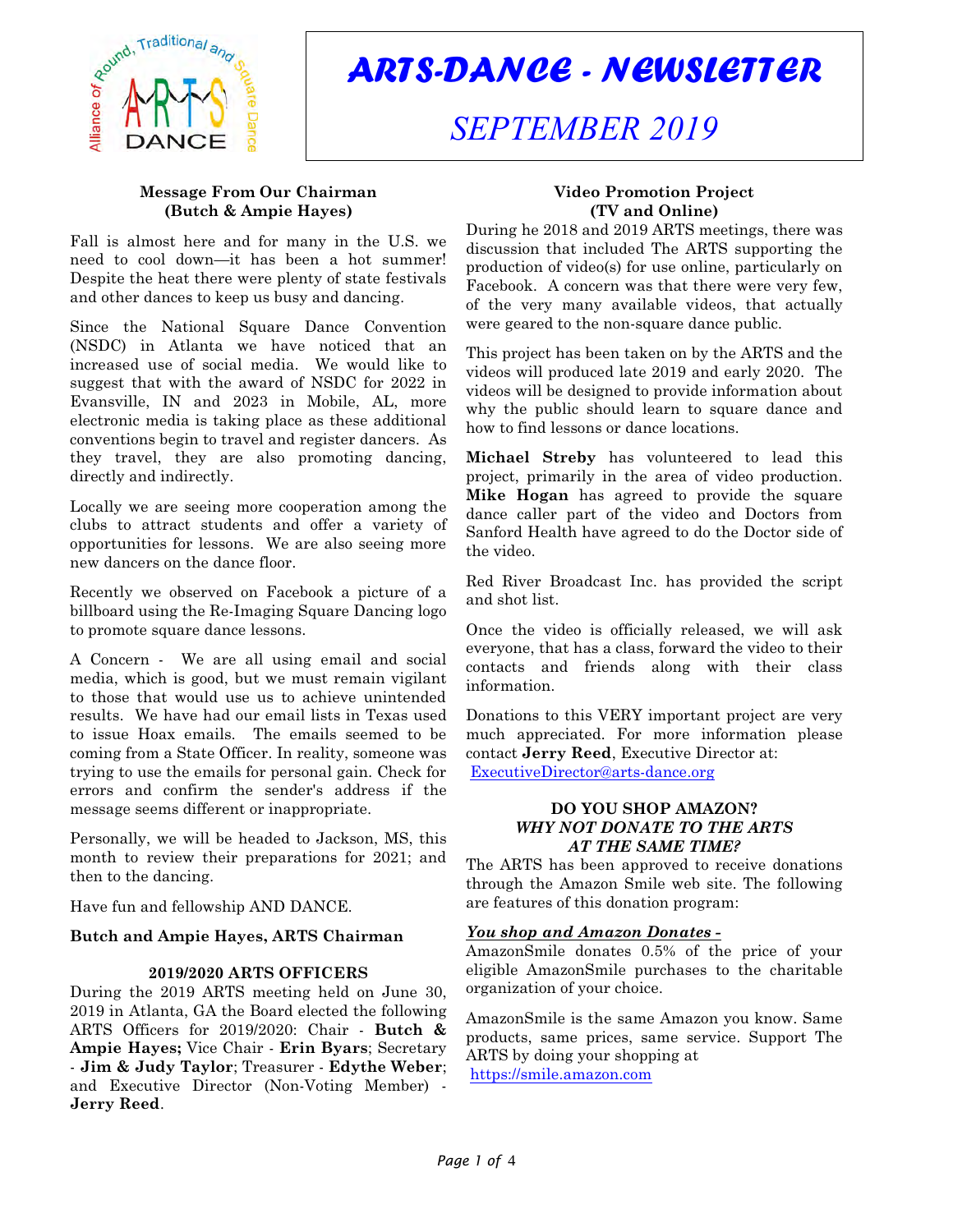## **69TH NSDC (2020)**

#### **Spokane, WA (June 17-20, 2020)**

The 69th NSDC will be hosted by the National Executive Committee. **Don & Sheryl Pruit** will serve as General Chairman and **Lee & Barbi Ashwill** will serve as Vice Chairman, please visit <http://www.69nsdc.org/>

#### **RE-IMAGE PROJECT - UPDATE**

The "Re-Image Square Dancing" committee continues to get requests for car window stickers and license plate frames We would also like to announce the newest promotion item --iron-on patches for shirts, jackets, and other clothing articles. These patches were introduced at the 68<sup>th</sup> NSDC in Atlanta, GA and were sold in the CALLERLAB's vendor booth.

The Re-Image Committee VERY MUCH appreciates the support we ha ve received over the years from CALLERLAB and the Executive Director **Dana & Donna Schirmer**. They have been overly accommodating by providing the opportunity to promote "Live Lively – Square Dance" items in the CALLERLAB vendor booth for the past several years. We suggest all dancers check that booth in the future for a treasure trove of square dancing related items. We would like to note CALLERLAB is a great supporter of all dancing activities. Be sure to stop by in Spokane, WA during the  $69<sup>th</sup>$  NSDC June 17 - 19, 2020! **Please note the convention in 2020 is one week earlier than in the past.**

The Re-Image Committee is offering to print and provide small "Live-Lively" stickers (possibly 2" or any size) available on sheets of stick-on paper for a small cost. This "Stick-on" stickers can be put on lap tops, telephones, boxes, etc. If you are interested in this new item (or any other Re-Image Item) please contact **Jim & Judy Taylor** - phone 303) 795-3278; or Email at [jimta1@msn.com](mailto:jimta1@msn.com)

For more information see the Re-Image Website: <http://LiveLivelySquareDance.com>

> **PLEASE CONSIDER SPONSORING A "DANCE ACROSS AMERICA" BENEFIT DANCE Saturday, February 29, 2020**

## *VERY IMPORTANT NOTE*

**It is VERY important to publicize the dates for the 69th NSDC. Many people plan their trip to the NSDC many years in advance. The 69th will be held one week earlier than in the past. This convention was changed from the last week end in June 2020 to the third week end (June 17 - 20, 2020). The NEC is asking for help in publicizing this change**

#### **INVITATION TO THE ARTS MEETING**

You are invited to attend the next meeting of the ARTS Board. The meeting will be held Sunday, June 21, 2020 immediately following the  $69<sup>th</sup>$  NSDC in Spokane, WA. All persons interested in supporting the activity are invited to attend. For more information including meeting time and location, please contact **Jerry Reed**, Executive Director at: [ExecutiveDirector@arts-dance.org](mailto:ExecutiveDirector@arts-dance.org)

#### **2020 NSDC ARTS DANCE**

The ARTS plans to host a Trail End Dance in Spokane, WA immediately prior to the 69<sup>th</sup> NSDC. This will be PLUS dance with Rounds. We will be reporting additional details in future issues. This has proven to be one of the most popular dances at the national conventions. Please look for more details and plan to attend.

#### **ARTS ELECTRONIC MAILING LIST**

We maintain a mailing list for distribution of information of interest to the dance community. These mailings include general or special interest topics.

We are looking for Email Tree Contacts in the following states: Alabama, Illinois, Indiana, Minnesota, Montana, Nevada, and Washington.

If you would like to help, please contact our Executive Director:

[ExecutiveDirector@arts-dance.org](mailto:ExecutiveDirector@arts-dance.org)

#### **2020 DANCE ACROSS AMERICA**

The ARTS, like most non-profit organizations receives operating funds from donations. There are several ways to donate including donations from individuals. The ARTS Board is inviting clubs to join an effort to host a benefit dance on Saturday, February 29, 2020. The nationwide theme for these dances is "Dance Across America." Please consider hosting a dance to benefit the ARTS. A downloadable flyer is available on our web site at [www.arts-dance.org](http://www.arts-dance.com) click on: "DANCE ACROSS AMERICA ARTS Benefit Dances"

Please contact **Jerry Reed**, Executive Director at: [ExecutiveDirector@arts-dance.org](mailto:ExecutiveDirector@arts-dance.org)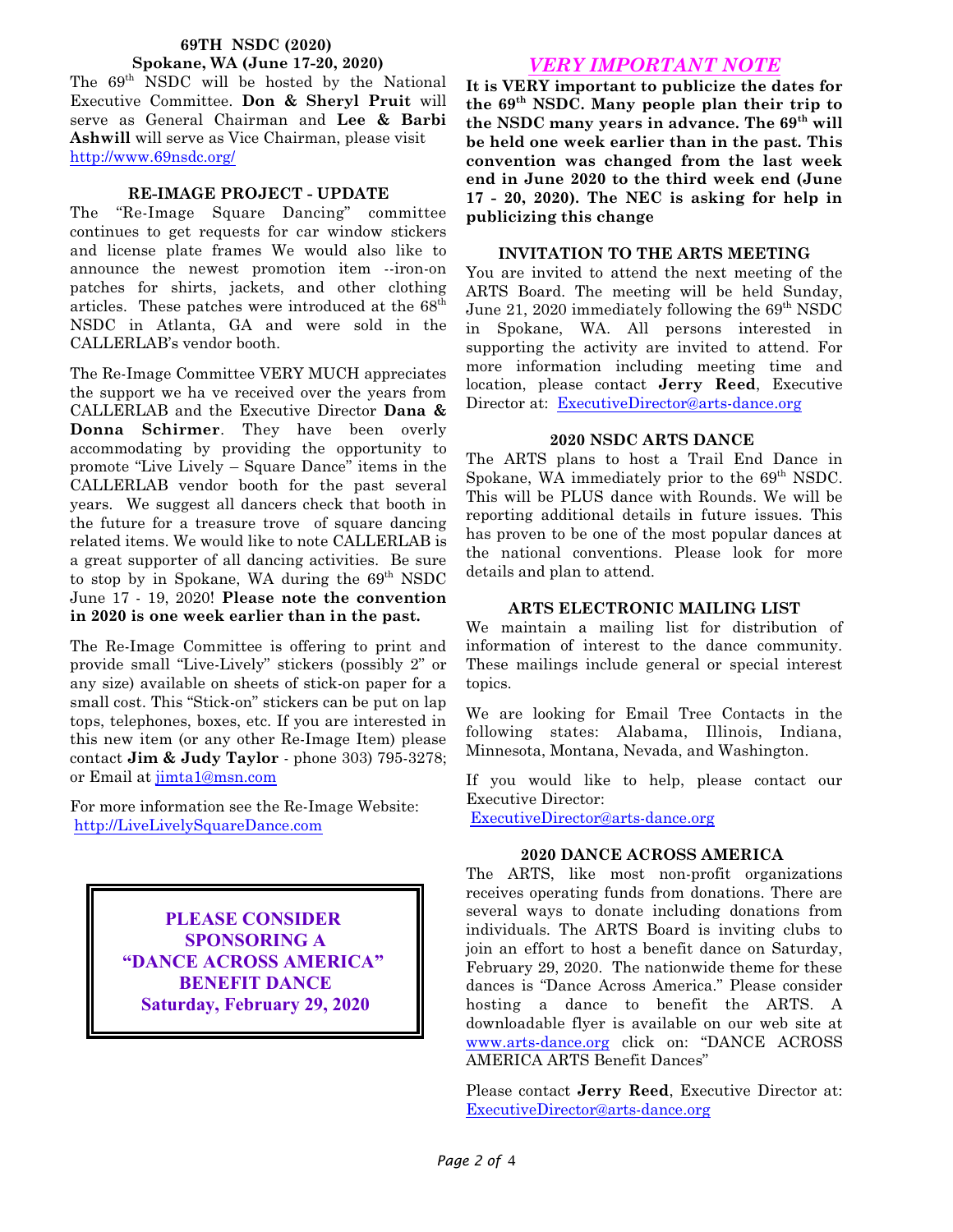#### **ARTS \$100 CLUB**

What is the \$100 Club? The \$100 Club has been established as a way to recognize people who are willing to support the goals of the ARTS by donating at least \$100. At this time the donations are designated to help fund the Video Promotion Project, unless the donor designates another purpose.

Donations are to be made in US Funds payable to "The ARTS" and mailed to the ARTS Treasurer, **Edythe Weber**, 1316 Middlebrook Drive, Liberty, MO 64068-1941.

For additional information please contact the Executive Director, **Jerry Reed:** [ExecutiveDirector@arts-dance.org](mailto:at:ExecutiveDirector@arts-dance.org)

#### **ASSISTANT EXECUTIVE DIRECTOR**

As with many non-profit organizations, the work by the administrative staff is critical to the successful continuation of the work The ARTS does. We are looking for person to fill the position of Assistant Executive Director. **Jerry Reed** has been Executive Director since the organization was created in 2002. It is now time to begin the search for someone to assume this very important position when the time comes for Jerry to step down. Initially this person would function as a volunteer in the position of Assistant Executive Director. The following is the description of this position:

**"This position would be filled by a volunteer who would serve at the pleasure of the Board directly under the Executive Director and would provide support and services to the organization as directed by the Executive Director. The goal would be to have this person move into the position of Executive Director at some time in the future"**

Candidates do not have to be a Member, however, it is highly recommended they be actively involved with our dance activity. The primary function of this person would be to learn the duties and responsibilities of the Executive Director with the final goal of assuming the Executive Director position.

#### **DANCE INFORMATION & VIDEOS**

The You2CanDance is an excellent resource for information and videos. Please visit the updated web site: www.you2candance.com. The site includes information about Square, Round, and Contra, including videos showing all three. The site is designed for those not already in the activity. We ask you to provide the web site information to your friends or acquaintances who are looking for information.

#### **DANCING INFORMATION RESOURCE**

We have provided this information many times in past issues, however, we believe it is very import, so we include it here. The Canadian Square and Round Dancing Society (CSRDS) has developed a Pinterest account that groups together resources relating to square dancing. The site features 33 boards or files on subjects right across the spectrum of the dance forms supported by the CSRDS. There are 2,800 links. The boards cover everything from the best promotional ideas, the best videos to square dance history, traditional square dancing, to a nostalgia board, to youth square dancing, to rainbow dancing, to quirky square dance videos. You need to set up an account to access these pinterest resources, but that account is free. The site is:

<https://www.pinterest.com/canadiansquarea/boards/>

## **INFORMATION DISTRIBUTION**

One of the major goals of the ARTS is to establish a communications network to publicize and distribute information to entire activity. To meet this goal The ARTS has established an electronic system to disseminate information to all dancers. This system includes email tree representatives who have agreed to serve as contact points for the ARTS Email Tree. The goal is to have the information delivered to all dancers in the USA within two weeks. If you would like to help, please contact the Executive Director, **Jerry Reed:** [ExecutiveDirector@arts-dance.org](mailto:at:ExecutiveDirector@arts-dance.org)

#### **MARKETING**

One of the first goals of our plan for marketing was to investigate how we can communicate with all clubs. Through various efforts we have established a mailing list of over 2,000 dancers. Our goal is to gather marketing and promotion ideas and materials and send these to our mailing list. At this time we have sent four letters to our mailing list. These letters have included ideas and Winning Ways reports gathered by CALLERLAB. It is our hope that these materials will provide ideas and inspiration to clubs and other groups in their efforts to promote the activity.

During the 2017 CALLERLAB Convention **Mike Hogan**, Marketing Committee Chairman, presented a new marketing document. This document was developed in support of CALLERLAB's goal to provide square dance callers, square dancers and square dance organizations the tools they need to recruit new dancers in their local markets.